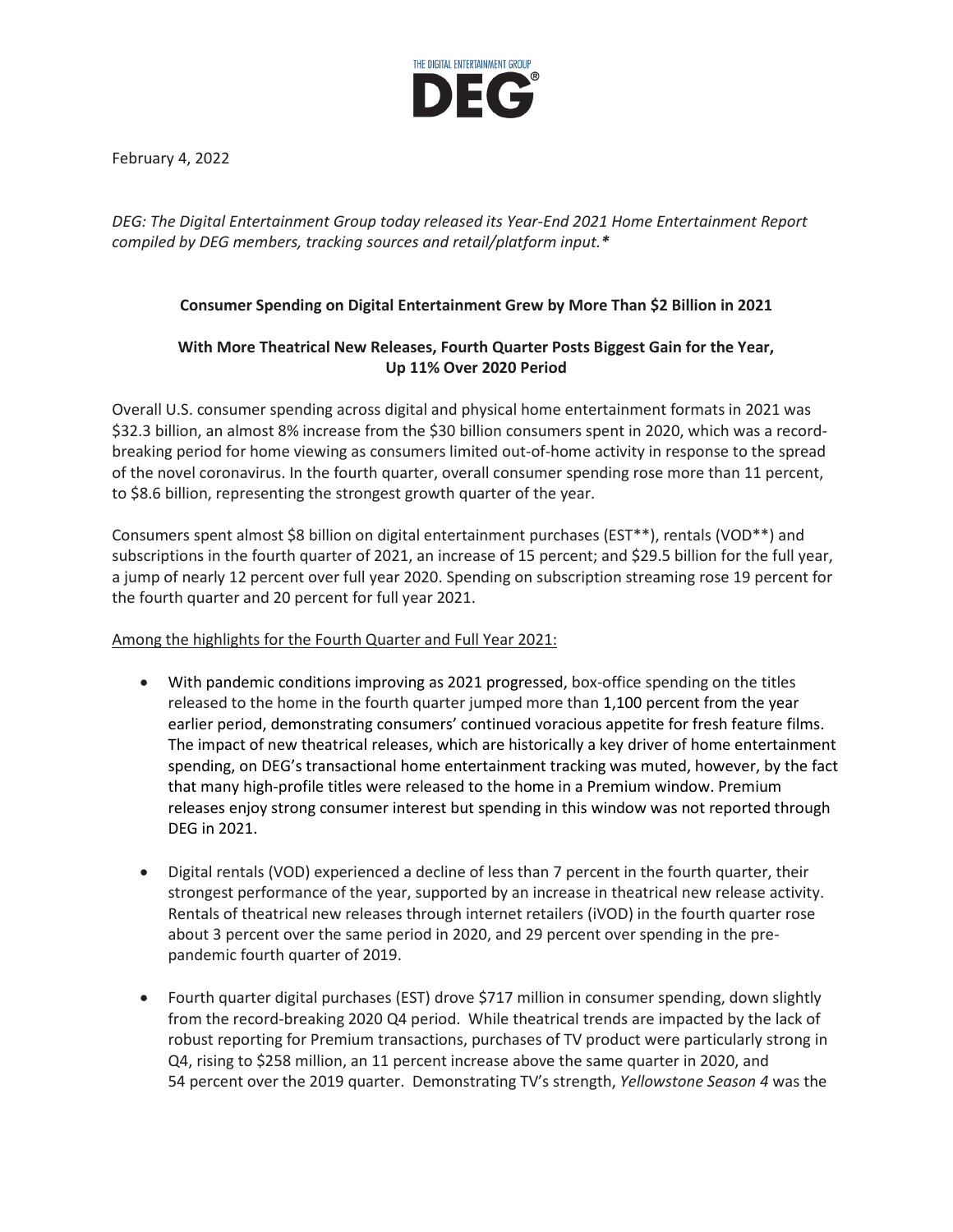

No. 1 title of the year across all transactional formats and the Yellowstone franchise generated more than \$61 million in spending during the fourth quarter.

- Premium releases encompassing premium priced rental or sales transactions in an early home entertainment window prior to, concurrent with, or very soon after theatrical release –currently are not included in industry reporting through DEG. However, DEG market analysis based on input from DEG members, tracking sources and retailers/platforms estimates Premium release revenue through retailers who support multiple studios\*\*\* at about \$525 million for full year 2021. Including Premium would increase the total consumer spend on digital formats to almost \$33 billion.
- In physical formats, the return of theatrical releases helped stem declines in the fourth quarter to only 14 percent and new formats remain a bright spot with consumer spending on 4K UHD Blu-ray discs rising more than 6 percent in the quarter.
- Among the year's best-performing titles across all transactional formats, excluding Premium, were TV, feature films, new release and catalog, including: *The Croods: A New Age*; *F9: The Fast Saga*; *Free Guy*; *Godzilla vs Kong*; *Harry Potter - Complete 8-Film Collection; Hitman's Wife's Bodyguard*; *Monster Hunter*; *No Time to Die*; *A Quiet Place Part II*; *Venom: Let There Be Carnage*; *Wonder Woman 1984*; and all four seasons of *Yellowstone*.

For additional information, please email Marcy Magiera [\(Marcy@degonline.org\)](mailto:Marcy@degonline.org).

*\*Please note, these numbers are preliminary. Please contact DEG for an updated version in March.*

*\*\* VOD and EST spending do not include Premium releases. Including Premium increases the total consumer spend on digital.*

*\*\*\*Premium estimate does not include Disney+ Premier Access.*

**For reference, DEG provides a list of digital entertainment terms and definitions on its web site [here.](https://www.degonline.org/portfolio_page/deg-digital-entertainment-definitions/)**